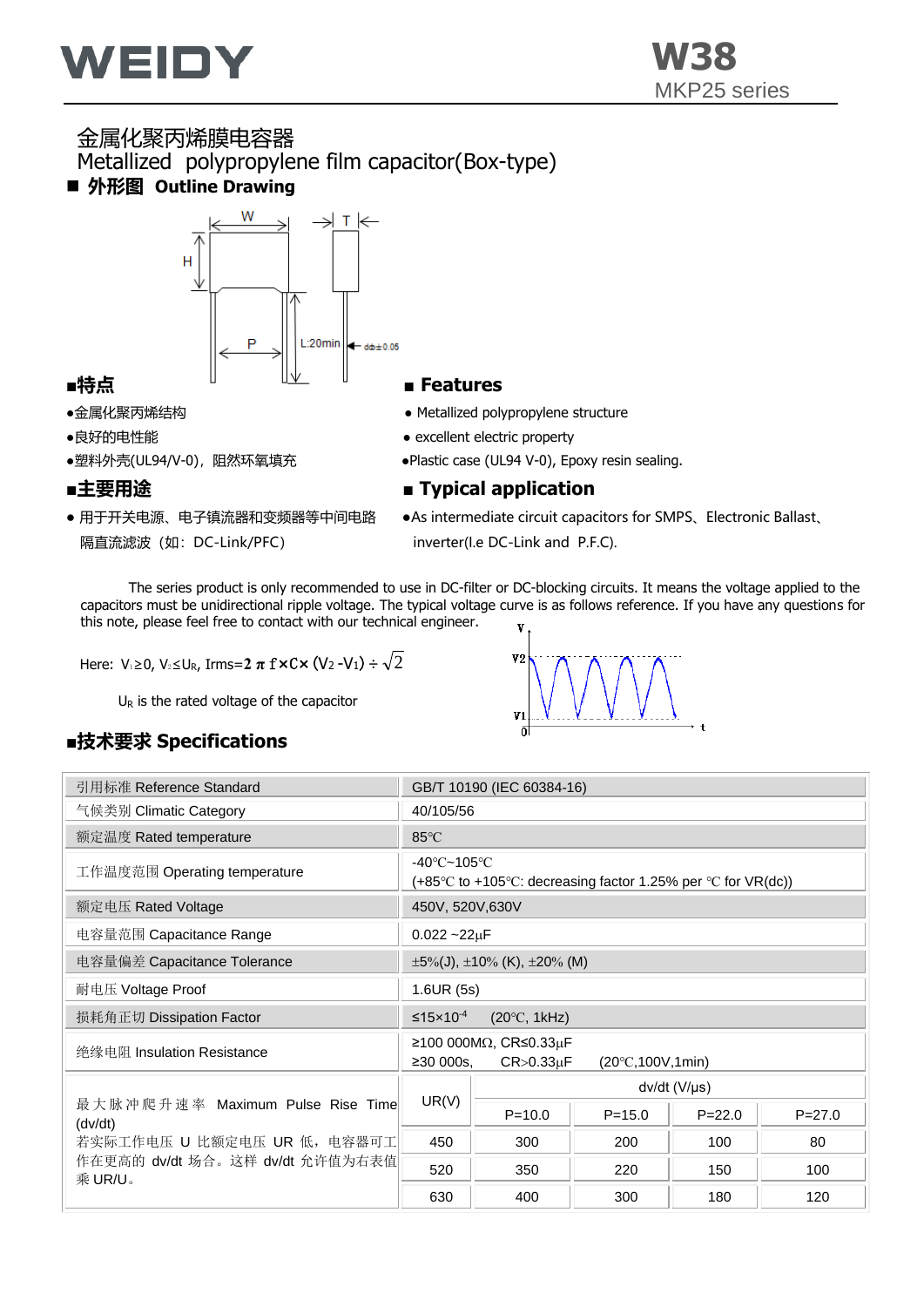

## **产品代码说明 Part number system**

### ■ 18 位产品代码说明如下:

# **The 18 digits part number is formed as follow:**

| 2<br>3<br>5<br>8<br>1<br>4<br>6<br>7<br>9     | 12 13<br>10<br>11<br>14<br>15 16 17 18                                                       |  |  |  |  |  |  |  |
|-----------------------------------------------|----------------------------------------------------------------------------------------------|--|--|--|--|--|--|--|
| W<br>3<br>8                                   |                                                                                              |  |  |  |  |  |  |  |
| 第 1~3位: 型号代码                                  | Digit $1$ to $3:$<br>Series code                                                             |  |  |  |  |  |  |  |
| W38=MKP25                                     | W38=MKP25                                                                                    |  |  |  |  |  |  |  |
| 第 4~5位: 直流额定电压                                | Digit 4 to 5: DC rated voltage                                                               |  |  |  |  |  |  |  |
| 2S=450V 3T=520V 2J=630V                       | 2S=450V 3T=520V 2J=630V                                                                      |  |  |  |  |  |  |  |
| 第 6~8位: 标称容量                                  | Digit 6 to 8: Rated capacitance                                                              |  |  |  |  |  |  |  |
| 举例: 104 = 10×10 <sup>4</sup> PF = 0.1µf       | For example: $104 = 10 \times 10^4$ PF = 0.1µf                                               |  |  |  |  |  |  |  |
| 第9位:<br>容量偏差                                  | Digit 9: Capacitance tolerance                                                               |  |  |  |  |  |  |  |
| $J = \pm 5\%$ , K= $\pm 10\%$ , M= $\pm 20\%$ | $J = \pm 5\%$ , K= $\pm 10\%$ , M= $\pm 20\%$                                                |  |  |  |  |  |  |  |
| 第10位: 引线脚距                                    | Digit 10: Pitch                                                                              |  |  |  |  |  |  |  |
| $K=10$ mm $M=15$ mm $P=22$ mm                 | $K=10$ mm $M=15$ mm $P=22$ mm                                                                |  |  |  |  |  |  |  |
| $S = 27$ mm                                   | $S = 27$ mm                                                                                  |  |  |  |  |  |  |  |
| 第11位: 引线线径                                    | Digit 11: Lead Wire diameter                                                                 |  |  |  |  |  |  |  |
| $5 = CP 0.5$ mm $6 = CP 0.6$ mm               | $5 = CP 0.5$ mm $6 = CP 0.6$ mm                                                              |  |  |  |  |  |  |  |
| $7 = CP 0.7$ mm $8 = CP 0.8$ mm               | $7 = CP 0.7$ mm $8 = CP 0.8$ mm                                                              |  |  |  |  |  |  |  |
| $1 = CU 1.0mm$ 9 = $CU 0.8mm$                 | 1= CU 1.0mm 9= CU 0.8mm                                                                      |  |  |  |  |  |  |  |
| $2 = CU 0.5mm$ 3 = $CU 0.6mm$                 | $2 = CU 0.5mm$ 3 = $CU 0.6mm$                                                                |  |  |  |  |  |  |  |
| $4 = CU 0.7mm$                                | $4 = CU 0.7$ mm                                                                              |  |  |  |  |  |  |  |
| 第 12 位: 引线加工和包装代码<br>L= 直脚 K= 引线成型<br>T= 弹带包装 | Digit 12: Lead form and packaging code<br>L= straight lead K= Lead kinked<br>$T =$ ammo-pack |  |  |  |  |  |  |  |
| 第13~18位: 内部特征码                                | Digit 13 to 18: Internal use                                                                 |  |  |  |  |  |  |  |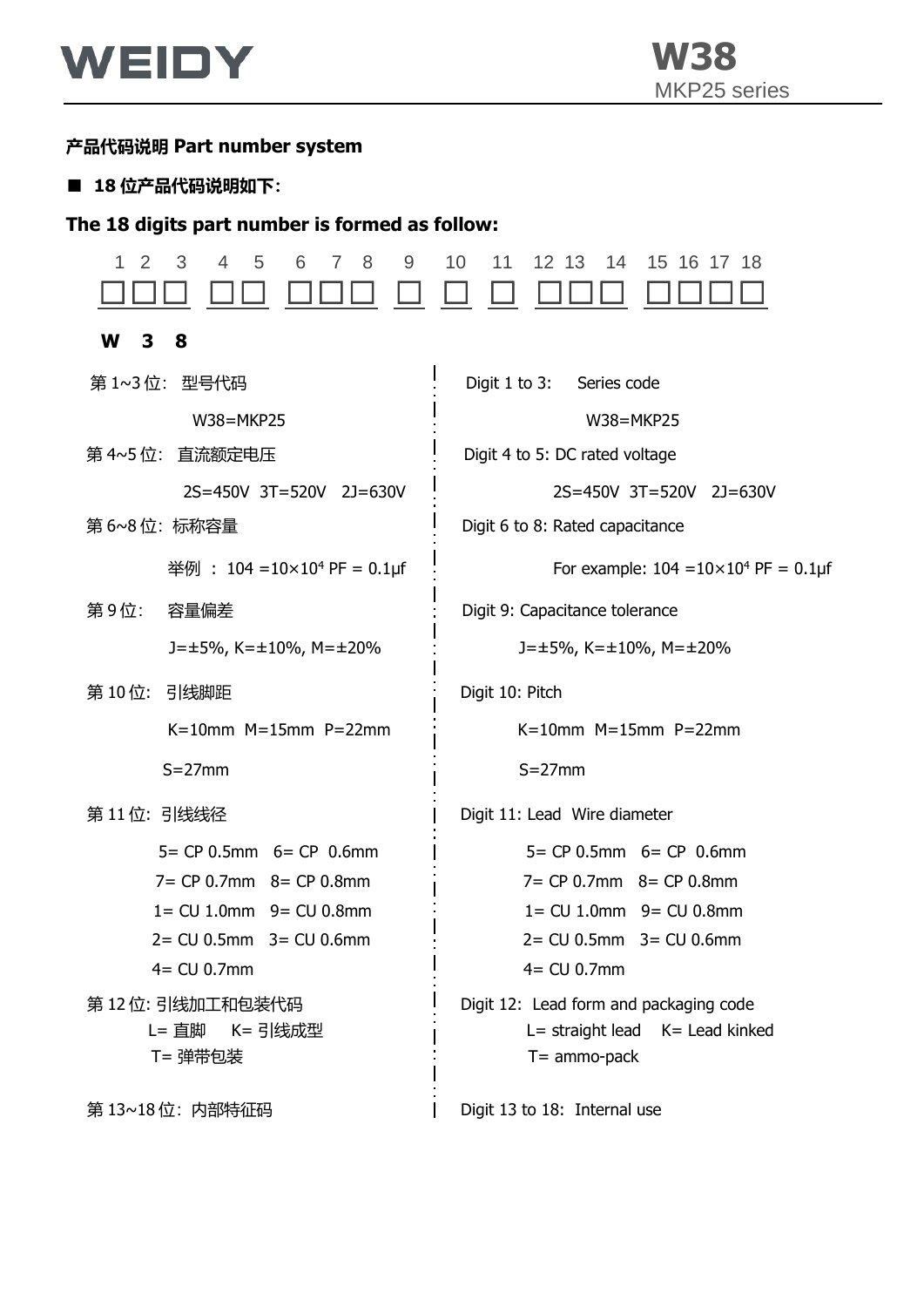2.7 32.0 24.5 15.0 27.0 0.8 W383T275-S8\*\*\*\*\*\*\* 3.3 32.0 28.0 14.0 27.0 0.8 W383T335-S8\*\*\*\*\*\*\*<br>3.9 32.0 28.0 14.0 27.0 0.8 W383T395-S8\*\*\*\*\*\*\* 32.0 28.0 14.0 27.0 0.8 W383T395-S8\*\*\*\*\*\*\* 4.7 32.0 33.0 38.0 27.0 0.8 W383T475-S8\*\*\*\*\*\*\* 5.6 32.0 33.0 18.0 27.0 0.8 W383T565-S8\*\*\*\*\*\*\* 6.8 32.0 33.0 18.0 27.0 0.8 W383T685-S8\*\*\*\*\*\*\*

## ■ **外形尺寸 Dimensions (mm)**

| <b>450Vdc</b> |      |      |      |      |     | 520Vdc              |           |      |                  |      |      |                |                       |
|---------------|------|------|------|------|-----|---------------------|-----------|------|------------------|------|------|----------------|-----------------------|
| Cn            | w    | H.   | T    |      |     |                     | Cn        | W    | H                | Т    |      |                |                       |
| $(\mu F)$     | max  | max  | max  | P    | d   | Part number         | $(\mu F)$ | max  | max              | max  | P    | d              | Part number           |
| 0.068         | 13.0 | 9.0  | 4.0  | 10.0 | 0.6 | W382S683-K6*******  | 0.047     | 13.0 | 9.0              | 4.0  | 10.0 | 0.6            | W383T473-K6*******    |
| 0.082         | 13.0 | 9.0  | 4.0  | 10.0 | 0.6 | W382S823-K6*******  | 0.056     | 13.0 | 9.0              | 4.0  | 10.0 | 0.6            | W383T563-K6*******    |
| 0.10          | 13.0 | 11.0 | 5.0  | 10.0 | 0.6 | W382S104-K6*******  | 0.068     | 13.0 | 9.0              | 4.0  | 10.0 | 0.6            | W383T683-K6*******    |
| 0.12          | 13.0 | 11.0 | 5.0  | 10.0 | 0.6 | W382S124-K6*******  | 0.082     | 13.0 | 11.0             | 5.0  | 10.0 | 0.6            | W383T823-K6*******    |
| 0.15          | 13.0 | 12.0 | 6.0  | 10.0 | 0.6 | W382S154-K6*******  | 0.1       | 13.0 | 11.0             | 5.0  | 10.0 | 0.6            | W383T104-K6*******    |
| 0.18          | 13.0 | 12.0 | 6.0  | 10.0 | 0.6 | W382S184-K6*******  | 0.12      | 13.0 | 12.0             | 6.0  | 10.0 | 0.6            | W383T124-K6*******    |
| 0.22          | 13.0 | 13.0 | 7.0  | 10.0 | 0.6 | W382S224-K6*******  | 0.15      | 13.0 | 12.0             | 6.0  | 10.0 | 0.6            | W383T154-K6*******    |
| 0.27          | 13.0 | 13.0 | 7.0  | 10.0 | 0.6 | W382S274-K6*******  | 0.18      | 13.0 | 13.0             | 7.0  | 10.0 | 0.6            | W383T184-K6*******    |
| 0.33          | 13.0 | 14.0 | 8.0  | 10.0 | 0.6 | W382S334-K6*******  | 0.22      | 13.0 | 13.0             | 7.0  | 10.0 | 0.6            | W383T224-K6*******    |
| 0.10          | 18.0 | 9.5  | 5.0  | 15.0 | 0.6 | W382S104-M6*******  | 0.27      | 13.0 | 14.0             | 8.0  | 10.0 | 0.6            | W383T274-K6*******    |
| 0.12          | 18.0 | 11.0 | 5.0  | 15.0 | 0.6 | W382S124-M6*******  | 0.033     | 18.0 | 11.0             | 5.0  | 15.0 | 0.6            | W383T333-M6*******    |
| 0.15          | 18.0 | 11.0 | 5.0  | 15.0 | 0.6 | W382S154-M6*******  | 0.039     | 18.0 | 11.0             | 5.0  | 15.0 | 0.6            | W383T393-M6*******    |
| 0.18          | 18.0 | 11.0 | 5.0  | 15.0 | 0.6 | W382S184-M6*******  | 0.047     | 18.0 | 11.0             | 5.0  | 15.0 | 0.6            | W383T473-M6*******    |
| 0.22          | 18.0 | 11.0 | 5.0  | 15.0 | 0.6 | W382S224-M6******** | 0.056     | 18.0 | 11.0             | 5.0  | 15.0 | 0.6            | W383T563-M6*******    |
| 0.27          | 18.0 | 12.0 | 6.0  | 15.0 | 0.6 | W382S274-M6*******  | 0.068     | 18.0 | 11.0             | 5.0  | 15.0 | 0.6            | W383T683-M6*******    |
| 0.33          | 18.0 | 12.0 | 6.0  | 15.0 | 0.6 | W382S334-M6*******  | 0.082     | 18.0 | 11.0             | 5.0  | 15.0 | 0.6            | W383T823-M6*******    |
| 0.39          | 18.0 | 13.5 | 7.5  | 15.0 | 0.6 | W382S394-M6*******  | 0.1       | 18.0 | 11.0             | 5.0  | 15.0 | 0.6            | W383T104-M6*******    |
| 0.47          | 18.0 | 13.5 | 7.5  | 15.0 | 0.6 | W382S474-M6*******  | 0.12      | 18.0 | 11.0             | 5.0  | 15.0 | 0.6            | W383T124-M6*******    |
| 0.56          | 18.0 | 13.5 | 7.5  | 15.0 | 0.6 | W382S564-M6*******  | 0.15      | 18.0 | 11.0             | 5.0  | 15.0 | 0.6            | W383T154-M6*******    |
| 0.68          | 18.0 | 16.0 | 10.0 | 15.0 | 0.8 | W382S684-M8*******  | 0.18      | 18.0 | 11.0             | 5.0  | 15.0 | 0.6            | W383T184-M6*******    |
| 0.82          | 18.0 | 16.0 | 10.0 | 15.0 | 0.8 | W382S824-M8*******  | 0.22      | 18.0 | 12.0             | 6.0  | 15.0 | 0.6            | W383T224-M6*******    |
| 1.0           | 18.0 | 19.0 | 11.0 | 15.0 | 0.8 | W382S105-M8*******  | 0.27      | 18.0 | 12.0             | 6.0  | 15.0 | 0.6            | W383T274-M6*******    |
| 0.27          | 26.5 | 15.0 | 6.0  | 22.0 | 0.6 | W382S274-P6*******  | 0.33      | 18.0 | 13.5             | 7.5  | 15.0 | 0.6            | W383T334-M6*******    |
| 0.33          | 26.5 | 15.0 | 6.0  | 22.0 | 0.6 | W382S334-P6*******  | 0.39      | 18.0 | 13.5             | 7.5  | 15.0 | 0.6            | W383T394-M6*******    |
| 0.39          | 26.5 | 15.0 | 6.0  | 22.0 | 0.6 | W382S394-P6*******  | 0.47      | 18.0 | 14.5             | 8.5  | 15.0 | 0.8            | W383T474-M8*******    |
| 0.47          | 26.5 | 15.0 | 6.0  | 22.0 | 0.6 | W382S474-P6*******  | 0.56      | 18.0 | 16.0             | 10.0 | 15.0 | 0.8            | W383T564-M8*******    |
| 0.56          | 26.5 | 16.0 | 7.0  | 22.0 | 0.6 | W382S564-P6*******  | 0.68      | 18.0 | 16.0             | 10.0 | 15.0 | 0.8            | W383T684-M8*******    |
| 0.68          | 26.5 | 16.0 | 7.0  | 22.0 | 0.6 | W382S684-P6*******  | 0.82      | 18.0 | 19.0             | 11.0 | 15.0 | 0.8            | W383T824-M8*******    |
| 0.82          | 26.5 | 16.0 | 7.0  | 22.0 | 0.6 | W382S824-P6*******  | 1.0       | 18.0 | 19.0             | 11.0 | 15.0 | 0.8            | W383T105-M8********   |
| 1.0           | 26.5 | 17.0 | 8.5  | 22.0 | 0.8 | W382S105-P8*******  | 0.18      | 26.5 | 15.0             | 6.0  | 22.0 | 0.6            | W383T184-P6*******    |
| 1.2           | 26.5 | 18.5 | 10.0 | 22.0 | 0.8 | W382S125-P8*******  | 0.22      | 26.5 | 15.0             | 6.0  | 22.0 | 0.6            | W383T224-P6*******    |
| 1.5           | 26.5 | 18.5 | 10.0 | 22.0 | 0.8 | W382S155-P8*******  | 0.27      | 26.5 | 15.0             | 6.0  | 22.0 | 0.6            | W383T274-P6*******    |
| 1.8           | 26.5 | 22.0 | 12.0 | 22.0 | 0.8 | W382S185-P8*******  | 0.33      | 26.5 | 15.0             | 6.0  | 22.0 | 0.6            | W383T334-P6*******    |
| 0.68          | 32.0 | 18.0 | 9.0  | 27.0 | 0.8 | W382S684-S8*******  | 0.39      | 26.5 | 15.0             | 6.0  | 22.0 | 0.6            | W383T394-P6*******    |
| 0.82          | 32.0 | 18.0 | 9.0  | 27.0 | 0.8 | W382S824-S8*******  | 0.47      | 26.5 | 15.0             | 6.0  | 22.0 | 0.6            | W383T474-P6*******    |
| 1.0           | 32.0 | 18.0 | 9.0  | 27.0 | 0.8 | W382S105-S8*******  | 0.56      | 26.5 | 16.0             | 7.0  | 22.0 | 0.6            | W383T564-P6*******    |
| 1.2           | 32.0 | 18.0 | 9.0  | 27.0 | 0.8 | W382S125-S8*******  | 0.68      | 26.5 | 16.0             | 7.0  | 22.0 | 0.6            | W383T684-P6*******    |
| 1.5           | 32.0 | 18.0 | 9.0  | 27.0 | 0.8 | W382S155-S8*******  | 0.82      | 26.5 | 17.0             | 8.5  | 22.0 | 0.8            | W383T824-P8*******    |
| 1.8           | 32.0 | 20.0 | 11.0 | 27.0 | 0.8 | W382S185-S8*******  | 1.0       | 26.5 | 18.5             | 10.0 | 22.0 | 0.8            | W383T105-P8*******    |
| 2.2           | 32.0 | 20.0 | 11.0 | 27.0 | 0.8 | W382S225-S8*******  | 1.2       | 26.5 | 18.5             | 10.0 | 22.0 | 0.8            | W383T125-P8*******    |
| 2.7           | 32.0 | 22.0 | 13.0 | 27.0 | 0.8 | W382S275-S8*******  | 1.5       | 26.5 | 22.0             | 12.0 | 22.0 | 0.8            | W383T155-P8*******    |
| 3.3           | 32.0 | 22.0 | 13.0 | 27.0 | 0.8 | W382S335-S8*******  | 1.8       | 26.5 | 22.0             | 12.0 | 22.0 | 0.8            | W383T185-P8*******    |
| 3.9           | 32.0 | 24.5 | 15.0 | 27.0 | 0.8 | W382S395-S8*******  | 0.27      | 32.0 | 18.0             | 9.0  | 27.0 | 0.8            | W383T274-S8*******    |
| 4.7           | 32.0 | 33.0 | 18.0 | 27.0 | 0.8 | W382S475-S8*******  | 0.33      | 32.0 | 18.0             | 9.0  | 27.0 | 0.8            | W383T334-S8*******    |
| 5.6           | 32.0 | 33.0 | 18.0 | 27.0 | 0.8 | W382S565-S8*******  | 0.39      | 32.0 | 18.0             | 9.0  | 27.0 | 0.8            | W383T394-S8*******    |
| 6.8           | 32.0 | 33.0 | 18.0 | 27.0 | 0.8 | W382S685-S8*******  | 0.47      | 32.0 | 18.0             | 9.0  | 27.0 | 0.8            | W383T474-S8*******    |
| 8.2           | 32.0 | 33.0 | 18.0 | 27.0 | 0.8 | W382S825-S8*******  | 0.56      | 32.0 | 18.0             | 9.0  | 27.0 | 0.8            | W383T564-S8*******    |
|               |      |      |      |      |     |                     | 0.68      | 32.0 | 18.0             | 9.0  | 27.0 | 0.8            | W383T684-S8*******    |
|               |      |      |      |      |     |                     | 0.82      | 32.0 | 18.0             | 9.0  | 27.0 | 0.8            | W383T824-S8*******    |
|               |      |      |      |      |     |                     | 1.0       | 32.0 | 18.0             | 9.0  | 27.0 | 0.8            | W383T105-S8*******    |
|               |      |      |      |      |     |                     | 1.2       | 32.0 | 18.0             | 9.0  | 27.0 | 0.8            | W383T125-S8*******    |
|               |      |      |      |      |     |                     | 1.5       | 32.0 | 20.0             | 11.0 | 27.0 | 0.8            | W383T155-S8*******    |
|               |      |      |      |      |     |                     | 1.8       | 32.0 | 20.0             | 11.0 | 27.0 | 0.8            | W383T185-S8*******    |
|               |      |      |      |      |     |                     | 2.2       | 32.0 | 22.0             | 13.0 | 27.0 | 0.8            | W383T225-S8*******    |
|               |      |      |      |      |     |                     | 2.7       | 32.0 | 24.5             | 15.0 | 27.0 | 0.8            | W383T275-S8*******    |
|               |      |      |      |      |     |                     | כפ        | ח רכ | 200 <sub>0</sub> | 140  | ח דר | $\cap$ $\circ$ | $M1202T22ECO********$ |

备注:1. "-" 表示容量偏差。"-" =capacitance tolerance code, M=±20%,K=±10%,J=±5%

2. 第 12 位表示引线加工和包装代码, L= 直脚 straight lead K= 引线成型 Lead kinked T= 弹带包装 ammo-pack